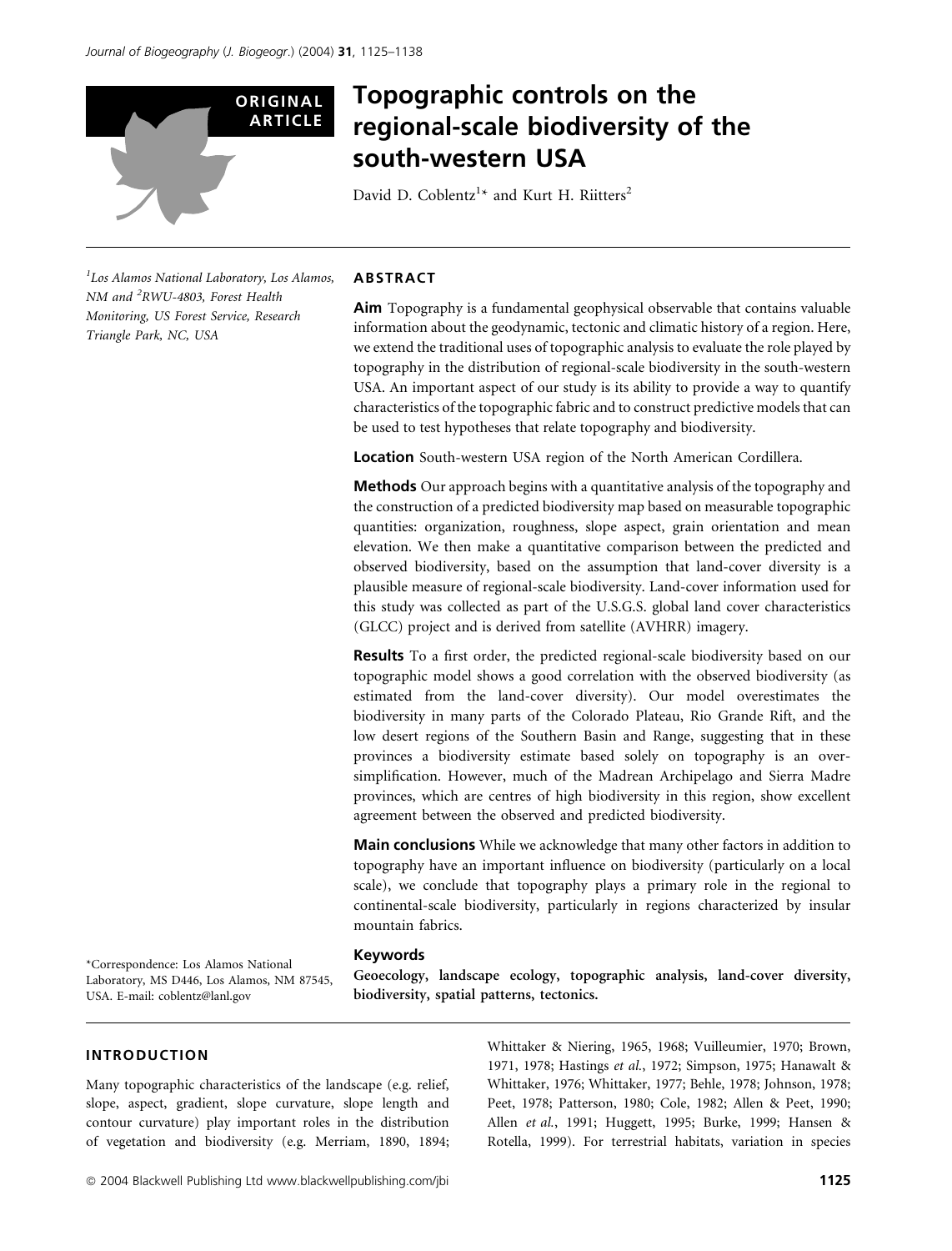diversity along gradients of elevation and available soil moisture are almost as striking as latitudinal variations, which are well recognized (Simpson, 1964; Cook, 1969). Just as the number of species decreases in progressively cooler climates as one moves from tropical to polar regions, so it also decreases in the cooler environments as one ascends mountains. This pattern has been well established for trees on mesic mountains of North America (Whittaker, 1960, 1977).

The role of topography in the distribution of biodiversity in the arid regions of the south-western US and northern Mexico is particularly profound. In desert regions, the extreme aridity of the lower elevations offsets this general trend in diversity and in desert mountains species diversity of most organisms is thought to be greatest at intermediate elevations (e.g. Whittaker & Niering, 1965). A diagrammatic profile of a hypothetical mountain in southern Arizona showing the vertical climatic zonation and concordance of biotic communities (Fig. 1) illustrates that the oak woodland biome (at an elevation of c. 1500 m) defines a transition zone between the underlying tropical and overlying temperate life zones. The ability of flora and fauna to mix across this elevation gradient is considered an important factor in the high level of biodiversity observed in this region (Whittaker & Niering, 1965, 1968; Brown & Lowe, 1980; Felger & Wilson, 1994; McLaughlin, 1994).

Despite the important link between topography and biodiversity, studies of the relationship have been limited to a primarily qualitative framework (see e.g. several discussions in Brown & Gibson, 1983). The current availability of high-speed computing platforms, high-resolution digital elevation models (DEM) (e.g. 30 arcsec or c. 1 km resolution) and land-cover diversity data sets (e.g. Riitters et al., 2000), invites quantitative analyses to test the relationships discussed in these previous investigations.

In the present study, we undertake such a quantitative analysis by testing the hypothesis that a predictive biodiversity model

based on a combination of topographic parameters (specifically topographic organization, roughness, gradient and mean elevation) can explain the large-scale features of the observed regional biodiversity. We have selected the south-western US as a study area for two primary reasons: first, the association between high habitat diversity and the high level of topographic relief in this region has long been recognized (e.g. Simpson, 1964; Cook, 1969; McCoy & Connor, 1980; Brown & Gibson, 1983) and secondly, the Madrean Archipelago (centrally located in the study area) ranks as one of the three top mega-diversity centres of the world (Felger & Wilson, 1994; Warshall, 1994). A primary control on the biodiversity of this region is the mixing of two major floristic zones (Neotropic and Holarctic), two major faunal realms (the Neotropic and Nearctic), and three major climatic zones (tropical, subtropical and temperate). This mixing is facilitated by the high topographic relief and strong N–S orientation of the topographic grain and we are motivated to quantitatively evaluate the role topography plays in the regional-scale distribution of biodiversity.

We begin with a description of the physiographical features of the south-west followed by a discussion of how the various stages in the tectonic evolution of the western US helped create the present-day topography. We test this hypothesis by comparing a predicted biodiversity map constructed from a combination of these physiographical quantities with an observed land-cover diversity data set.

In the face of continuing global change, an understanding of the many factors affecting biodiversity is becoming increasingly relevant. The approach presented here provides new ways of thinking about biodiversity and new assessment techniques to measure and assess it on a regional scale. We note at the onset that we are not proposing that high levels of biodiversity can be explained in terms of topography alone, but rather we seek to evaluate how much of the regional-scale diversity is controlled by the measurable aspects of the topographic fabric.



Figure 1 Diagrammatic profile of a hypothetical mountain in southern Arizona indicating the vertical climatic zonation and concordance of biotic communities (after Brown, 1982).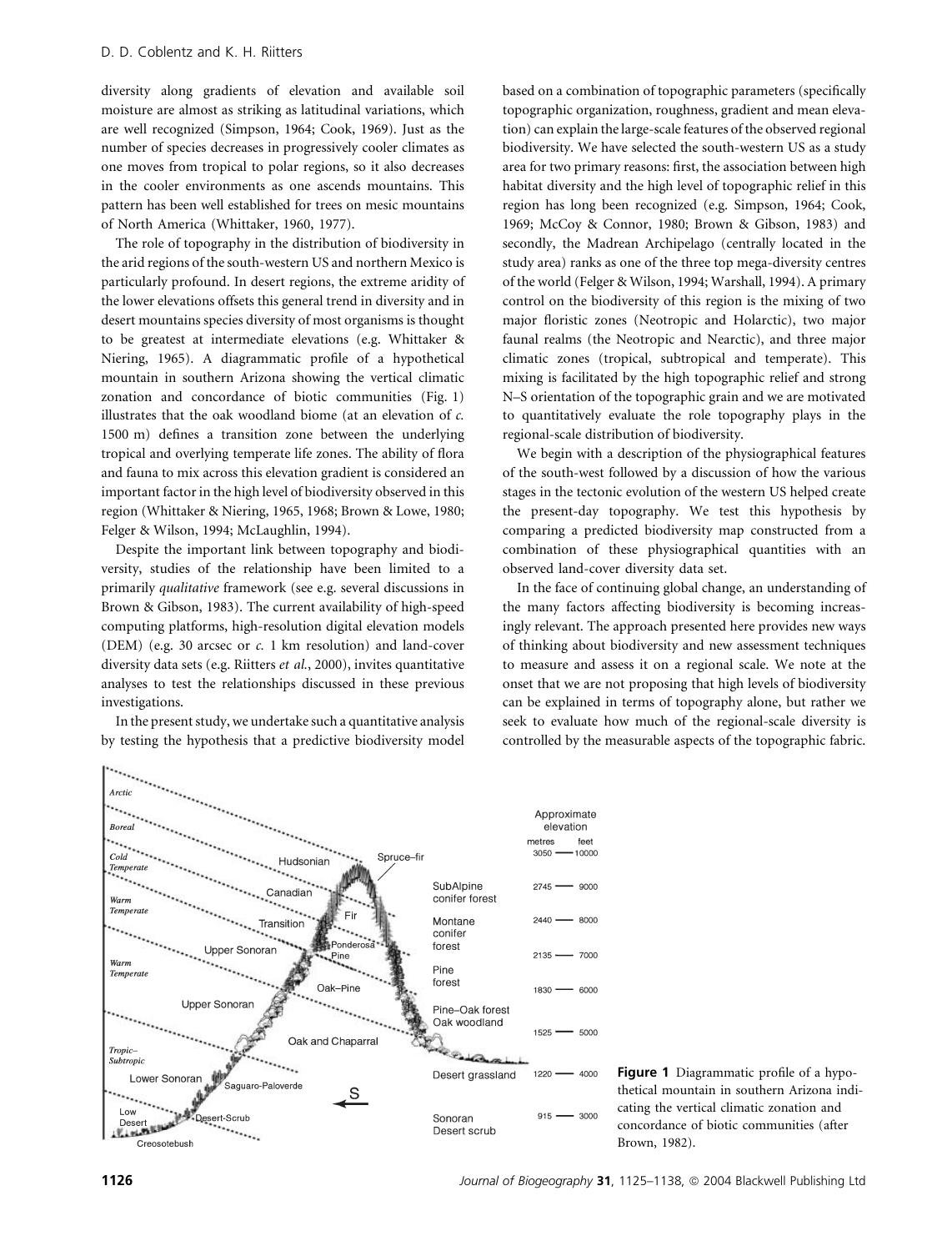Of particular interest is the evaluation of regions where large misfit exists between the predicted and observed biodiversity, which provides valuable information about the limitations of this approach.

## TECTONIC EVOLUTION OF THE SOUTH-WEST

The present-day topography of the western US is inexorably coupled to the complex tectonic history of the North American Cordillera. The Cordillera, a mountain belt extending from Alaska to Guatemala, was formed by the interaction of the Pacific, North American, Farallon and Juan de Fuca plates over the past several hundred million years. Most of the observable topographic features in this region are the result of continental deformation during the final two tectonic stages: the predominately compressional events associated with Cretaceous to early Cenozoic (c. 200–60 Ma) subduction off western North America, and more recent extensional tectonic events which remain ongoing in many parts of the western US.

Most of the Cretaceous and the early Tertiary subduction of the Farallon plate beneath North American produced widespread compressional tectonics throughout most of the region. As this subduction evolved, a zone of deformation propagated eastward producing 'thin-skinned' deformation (often referred to as the Sevier Orogeny) where the lithosphere was sufficiently weak. The characteristic style of this deformation phase was folding and thrusting of Palaeozoic and Mesozoic sedimentary rocks from west to east along steep westward dipping thrust faults. The Sevier thrust faulting formed a large mountain system of north–south trending topography that has subsequently collapsed due to the weakness of the lithosphere in this region. Some Sevier topographic features are preserved in the faulted Basin and Range sequences as well as along the western margin of the Uinta and Wind River Mountains. As the deformation progressed further east during the Late Cretaceous and Early Cenozoic  $(c. 60 \text{ Ma})$  into stronger parts of the North American plate, deeper parts of the crust become involved (often referred to as the Laramide Orogeny). Mountain ranges formed during this deformational phase include the Rocky Mountains, the San Juans, the Gore Range and the Sawatch Range in Colorado; the Sangre de Cristos and Sandias in New Mexico; the Uintas and Wasatch Range in Utah; the Black Hills in South Dakota; the Bitterroot Range in Montana and Idaho; the Bighorns and Wind River Range in Wyoming; and the Franklin Mountains of West Texas. This topography is characterized by uplifted blocks of crust that include Phanerozoic sedimentary rocks as well as the underlying Precambrian igneous and metamorphic rocks that make up the core or basement of the continental crust.

Starting c. 30 Ma the elevated topography of the cordillera began to collapse in response to a transition from compression-dominated subduction of the Farallon plate off the western coast of North America to transcurrent motion between the Pacific and North American plates. Extensional tectonics produced by this gravitational collapse is responsible for the dominant present-day topographic fabric of en echelon north–south oriented mountain ranges separated by valleys filled with erosional detritus. Extensional processes during this period also formed the several large mountain ranges including the Tetons in Wyoming and the Sierra Nevada in California.

# PRESENT-DAY PHYSIOGRAPHY OF THE SOUTH-WEST

This historic tectonic activity has formed the present-day highstanding landmass of the south-western US that can be divided into five primary provinces: The Basin and Range, the Colorado Plateau, the Rio Grande Rift, the Northern Sierra Madre Occidental and the Madrean Archipelago. The Basin and Range, characterized by its disrupted crust, lies to the west and south of the relatively coherent Colorado Plateau. The Rio Grande Rift is a region of modest extension to the east and south of the Colorado Plateau. West of the rift lies the complex topographic assemblage of the Madrean Archipelago, south of which is the volcanic plateau of the Sierra Madre. Each of these provinces is readily distinguishable in a topographic map of the region (Fig. 2). A brief description of each of the provinces follows.

The Colorado Plateau (Fig. 2, region A) is enigmatic in that it has apparently remained a relatively rigid and undeformed during the tectonic activities that deformed its neighbouring provinces. While the plateau has significant topographic range  $(c. 3500 \text{ m})$  and high mean elevation  $(c. 1899 \text{ m})$ , the distribution of elevations has a relatively low standard deviation (346 m) indicative of a small deviation from the average value. Furthermore, low skewness (0.1) and kurtosis (0.7) values reflect a near-Gaussian elevation distribution.

The Rio Grande Rift (Fig. 2, region B) stands out on a regional topographic map as a 1000-km long rift system that separates the Colorado Plateau and the Basin and Range provinces from the Great Plains. The rift is characterized by broad flat lying topography along the rift axis, bounded by sharp escarpments (e.g. the Sangre de Cristos, Sandias, Manzanos and Sacramento). The topographic distribution of the rift is unique among the provinces for marked non-Gaussian distribution. Because the rift samples two elevation populations (the flat-lying rift valley floor characterized by relatively low elevation and little relief, and the elevation rift margins characterized by steep topographic escarpments and large vertical relief), the distribution is bimodal. As a consequence, the rift is characterized by a large positive skewness value (0.7) – indicative of an extended distribution 'tail' towards higher elevations, and a large negative kurtosis  $(-0.5)$  –indicative of a *platykurtic* distribution which is also reflected in the large standard deviation (491 m).

The Sierra Madre Occidental (Fig. 2, region C) is a large volcanic plateau in western Mexico extending parallel to the Pacific coastline for more that 1200 km from the US–Mexico border (31° N) to the Trans-Mexican Volcanic Belt (21° N). The topography of the northern Sierra Madre is characterized by high average elevation (1909 m) and large topographic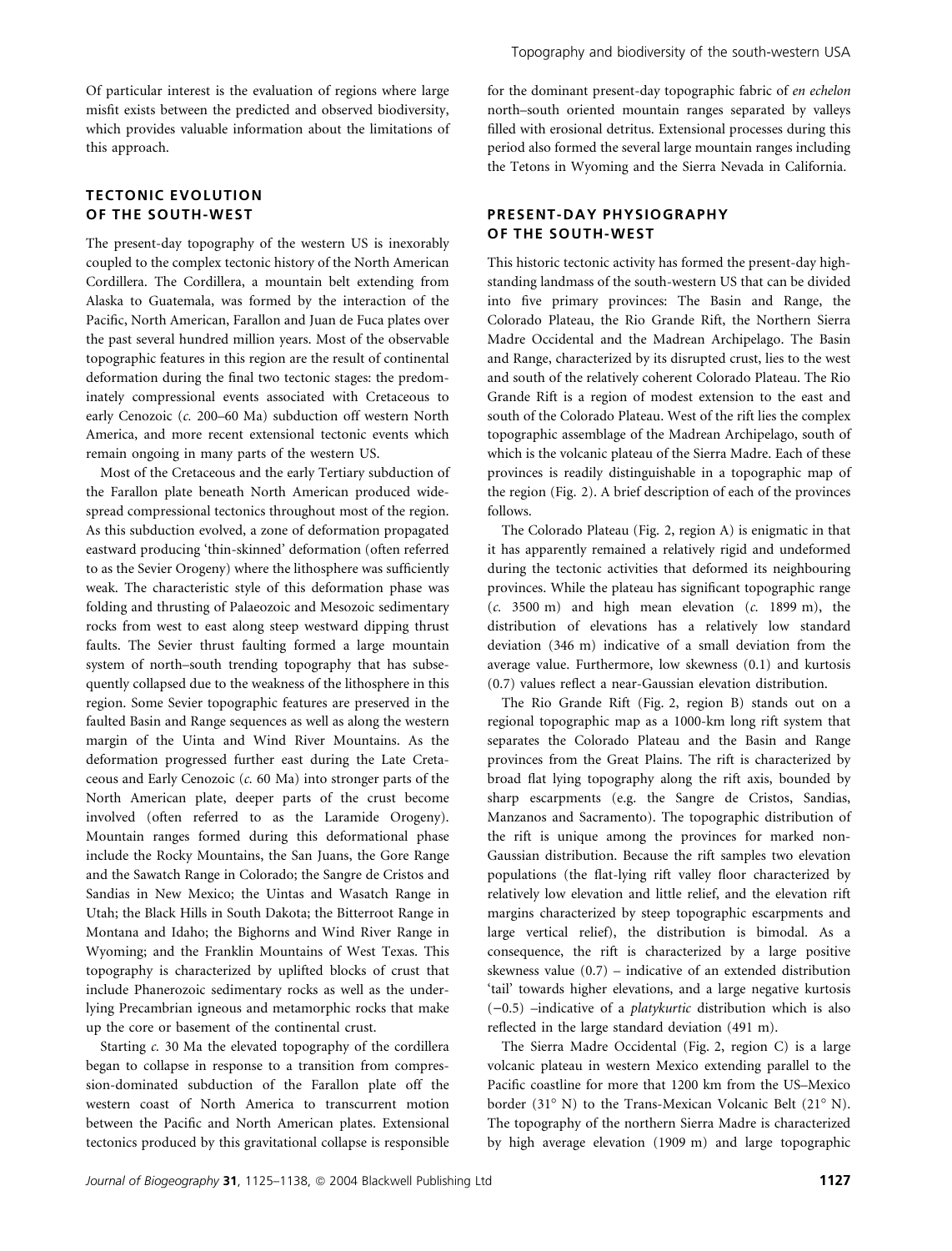

range (2811 m). In contrast to the other provinces, the topographic relief of the Sierra Madre is not the product of elevated mountain ranges, but rather incised canyons (e.g. the Barranca de Cobre). In many respects this topography can be thought of as 'negative' in the sense that the relief is downward as opposed to upward as in the neighbouring provinces. The western edge is quite steep while the eastern topographic gradients from the Sierra Madre into the central Mexican Plateau are relatively small. The elevation distribution is fairly flat about the mean value (yielding a small kurtosis value of 0.1), shows a skewness to lower elevation values  $(-0.4)$ reflecting a sampling of lower elevations along the coastal plain of Sonora, and has a fairly large standard deviation (428 m). The regional fabric of the Sierra Madre is aligned in a NW–SE orientation and is thought to form an important corridor of dispersal for tropical flora and fauna moving in response to climatic change (Felger & Wilson, 1994).

The Madrean Archipelago (Fig. 2, region D) spans the region formed by the common borders of Arizona, New Mexico, and the northern Mexican states of Sonora and Chihuahua. The term 'archipelago' (defined as a chain or group of islands) metaphorically reflects the insular nature of the roughly 40 isolated mountain ranges in this region (Warshall, 1994). This province is also referred to as the sky



islands region, as the isolated mountain ranges (islands) are surrounded by intervening valleys of grassland and desert (sea) which acts as barriers to the movement of woodland and forest species (Heald, 1967; McLaughlin, 1994; Warshall, 1994). Biogeographically, this region forces an important biological bridge between the Colorado Plateau and Rocky Mountains to the north and the Sierra Madre Occidentals and their corresponding plateaus in the south. The topography of the Madrean Archipelago is characterized by isolated mountain ranges elongated in a NW–SE direction. There are many area of locally very large vertical relief (more than 2000 m across the Santa Catalina and Pinaleno Mountains), but the topographic range (2057 m), mean elevation (1331 m) and standard deviations (292 m) are all relatively small compared with the neighbouring provinces. A significant amount of high elevation associated with the high peaks of the 'sky islands' results in a high skewness value (0.5) with the distribution tail towards high elevations.

The Southern Basin and Range Province (Fig. 2, region E) is the best example of topography formed in response to the ongoing extension in the south-west. The region has been stretched and extended as much as 100% since the early Tertiary and has produced NW–SE oriented isolated mountain ranges. While elevations in this province approach 3400 m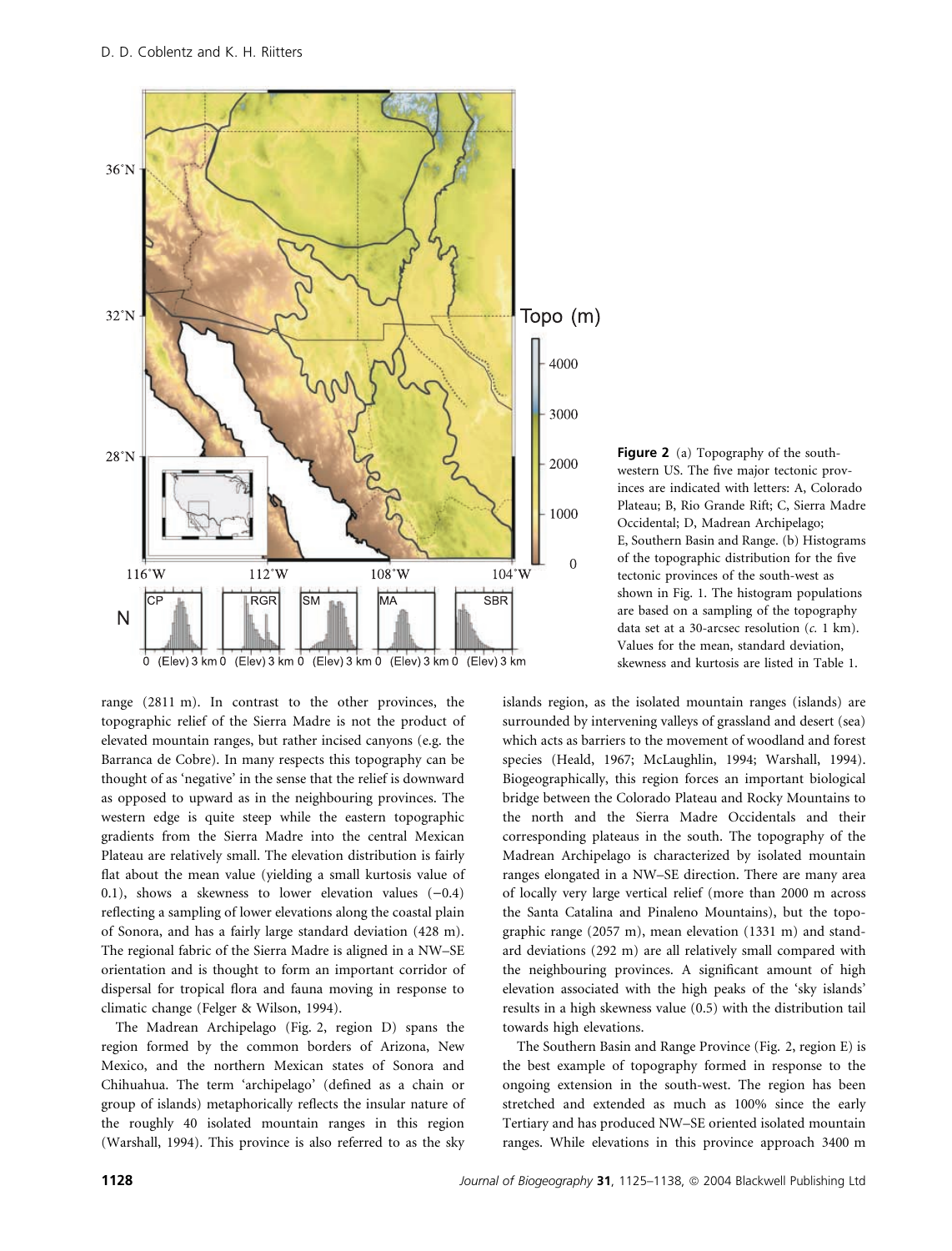Table 1 Statistical values for the five tectonic provinces

| Province             | Average | Standard<br>deviation | Skewness | Kurtosis | Minimum          | Maximum |
|----------------------|---------|-----------------------|----------|----------|------------------|---------|
| Elevation            |         |                       |          |          |                  |         |
| CP                   | 1903    | 349                   | 0.10     | 0.68     | 481              | 3387    |
| <b>RGR</b>           | 1605    | 471                   | 1.07     | 0.40     | 783              | 3464    |
| <b>SM</b>            | 1564    | 690                   | $-0.12$  | $-1.18$  | 128              | 3005    |
| MA                   | 1316    | 288                   | 0.24     | 0.79     | 551              | 2508    |
| <b>SBR</b>           | 1018    | 623                   | 0.34     | $-0.54$  | $\boldsymbol{0}$ | 3221    |
| Orientation*         |         |                       |          |          |                  |         |
| CP                   | $-1.2$  | 28.3                  | $-0.14$  | $-0.36$  | $-88.4$          | 75.6    |
| <b>RGR</b>           | $-8.8$  | 11.5                  | 0.29     | 0.60     | $-83.5$          | 60.9    |
| SM                   | $-10.9$ | 17.4                  | 1.01     | 1.82     | $-65.2$          | 69.3    |
| MA                   | $-18.8$ | 23.4                  | 0.26     | 0.55     | $-82.5$          | 71.3    |
| <b>SBR</b>           | $-12.5$ | 27.5                  | 0.41     | 0.10     | $-83.5$          | 84.9    |
| Organization         |         |                       |          |          |                  |         |
| CP                   | 0.79    | 0.36                  | 1.19     | 2.70     | 0.06             | 3.37    |
| <b>RGR</b>           | 1.07    | 0.57                  | 1.18     | 1.78     | 0.04             | 4.31    |
| <b>SM</b>            | 0.69    | 0.32                  | 1.21     | 3.00     | 0.04             | 3.26    |
| MA                   | 0.92    | 0.53                  | 1.39     | 2.31     | 0.08             | 4.23    |
| <b>SBR</b>           | 0.92    | 0.50                  | 1.44     | 3.03     | 0.04             | 4.86    |
| Roughness            |         |                       |          |          |                  |         |
| CP                   | 0.18    | 0.06                  | 1.90     | 5.55     | 0.09             | 0.61    |
| <b>RGR</b>           | 0.16    | 0.05                  | 0.63     | $-0.27$  | 0.07             | 0.34    |
| <b>SM</b>            | 0.26    | 0.07                  | 0.92     | 1.30     | 0.09             | 0.62    |
| MA                   | 0.18    | 0.05                  | 0.49     | $-0.29$  | 0.07             | 0.39    |
| <b>SBR</b>           | 0.18    | 0.05                  | 0.37     | $-0.10$  | 0.06             | 0.42    |
| Land-cover diversity |         |                       |          |          |                  |         |
| CP                   | 138.3   | 53.6                  | $-0.59$  | $-0.18$  | 0.0              | 236.0   |
| RGR                  | 128.7   | 60.2                  | $-0.21$  | $-0.80$  | $-0.4$           | 233.8   |
| <b>SM</b>            | 137.6   | 44.6                  | $-0.93$  | 0.32     | $-0.4$           | 230.3   |
| MA                   | 137.9   | 45.2                  | $-0.83$  | 0.16     | $-0.4$           | 212.5   |
| <b>SBR</b>           | 122.2   | 57.7                  | $-0.61$  | $-0.71$  | $-0.4$           | 239.2   |
| Misfit               |         |                       |          |          |                  |         |
| CP                   | 0.00    | 0.23                  | 0.41     | $-0.21$  | $-0.65$          | 0.89    |
| RGR                  | 0.05    | 0.27                  | 0.00     | $-0.72$  | $-0.60$          | 0.91    |
| SM                   | $-0.04$ | 0.20                  | 0.22     | 0.18     | $-0.64$          | 0.84    |
| MA                   | $-0.02$ | 0.22                  | 0.08     | 0.12     | $-0.70$          | 0.89    |
| <b>SBR</b>           | $-0.10$ | 0.24                  | 0.00     | 0.00     | $-0.84$          | 0.89    |

CP, Colorado Plateau; RGR, Rio Grande Rift; SM, Sierra Madre Occidental; MA, Madrean Archipelago; SBR, Southern Basin and Range. \*Measured in degrees east of north.

(e.g. in the Spring Mountains near Las Vegas), the average elevation of the province is relatively low (333 m) with many parts slightly above or below sea level (e.g. in the Salton Trough of Southern California). The distribution of elevations is non-Gaussian with high values of both the skewness (1.1) and kurtosis (1.8), reflecting large tails in the distribution.

## LAND-COVER DIVERSITY

Biodiversity is a popular concept that is often ill-defined in terms of level of biological organization or spatial scale. The use of land-cover diversity as a measure of biodiversity is justified by the observation that, at regional scale, community diversity is equivalent to biodiversity (Noss, 1990; Stoms & Estes, 1993; Wickham et al., 1995). In Noss' (1990) conceptual model of a biodiversity hierarchy, an index of land-cover diversity describes the regional-compositional aspect of biodiversity, and our measurement scale  $(729 \text{ km}^2)$  is appropriate for characterizing the regional diversity of biomes in the southwestern US (Gosz & Sharpe, 1989). While the existence of suitable land cover may not guarantee the existence of a species (the real object of biodiversity), the absence of suitable land cover usually precludes habitation and furthermore, a variety of land-cover types may support a higher variety of species, at least in extra-tropical ecosystems. In this regard, land-cover diversity can be considered as a measure of potential species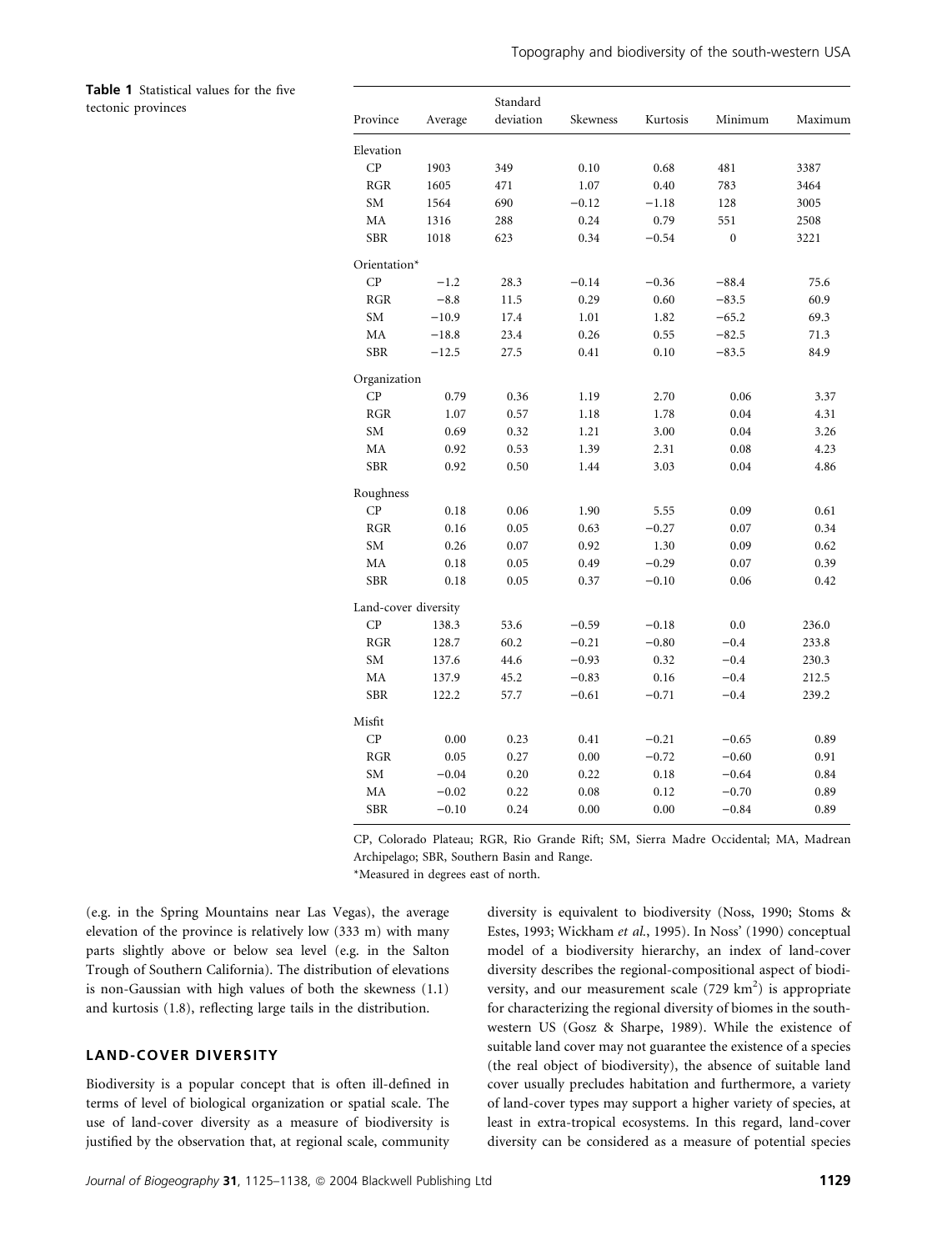

Figure 3 (a) Land-cover diversity for the south-western US Simpson's (1949) index of diversity was computed for each 1 km<sup>2</sup> location from a map of seasonal land-cover regions (Loveland et al., 1995, 2000) by using the proportions of different land-cover types in the surrounding  $27 \text{ km} \times 27 \text{ km}$  quadrat. Water, urban and agricultural land-cover types were not included in the diversity index calculation. (b) Histograms of the land-cover diversity distribution for the five tectonic provinces as shown in Fig. 1.

diversity. In any case, knowing the spatial distribution of landcover diversity and where diversification is more or less associated with topography provides insights into regionalscale patterns of biodiversity. Using a similar land-cover map at continental scale, Wickham et al. (1995) found that the relationship between land-cover richness (number of landcover types in the window) and elevation range (difference between maximum and minimum elevation) resembled typical species–area curves with an asymptote for a window size of c. 12,000 square miles. Their analysis highlighted the sharp west-to-east decrease in richness at continental scale and was relatively insensitive to gradients within the south-western US where much smaller windows are required to detect the finergrained patterns of topography and diversity.

The land-cover diversity data set for the study area was created by using a pixel-based approach that computed a diversity index from the observed proportions of different land-cover types within a square quadrat, which was translated across the area of interest in steps of one pixel. Land-cover maps showing seasonal land-cover regions (Loveland et al., 1995) were obtained in grid (raster) format from the U.S.G.S. through the global land cover characterization (GLCC) project (Loveland et al., 2000).<sup>1</sup> The maps have a nominal 1-km spatial resolution and were derived from satellite (AVHRR) imagery over the time period April 1992 to March 1993. The global thematic resolution is c. 200 land-cover types, not all of which occur in the study area. We ignored water, urban and agricultural pixels in order to focus on the diversity of seminatural vegetation types.

In the present study, a 729-km<sup>2</sup> quadrat (27  $\times$  27 pixels) was centred on each pixel of the original land-cover map, and a land-cover diversity index was calculated within the quadrat and stored in a new biodiversity map at the location of the subject pixel. Each pixel value on the biodiversity map thus represents the land-cover diversity within the surrounding blocks of the original data set. For simplicity, we used Simpson's (1949) index that is usually calculated at the species level from the number of individuals of different species observed in a quadrat. In our application, it was calculated at the landscape level from the observed proportions  $(P_i)$  of the i

<sup>&</sup>lt;sup>1</sup>We used Version 2 of the GLCC data base that is available at http:// edcdaac.usgs.gov/glcc/glcc.html.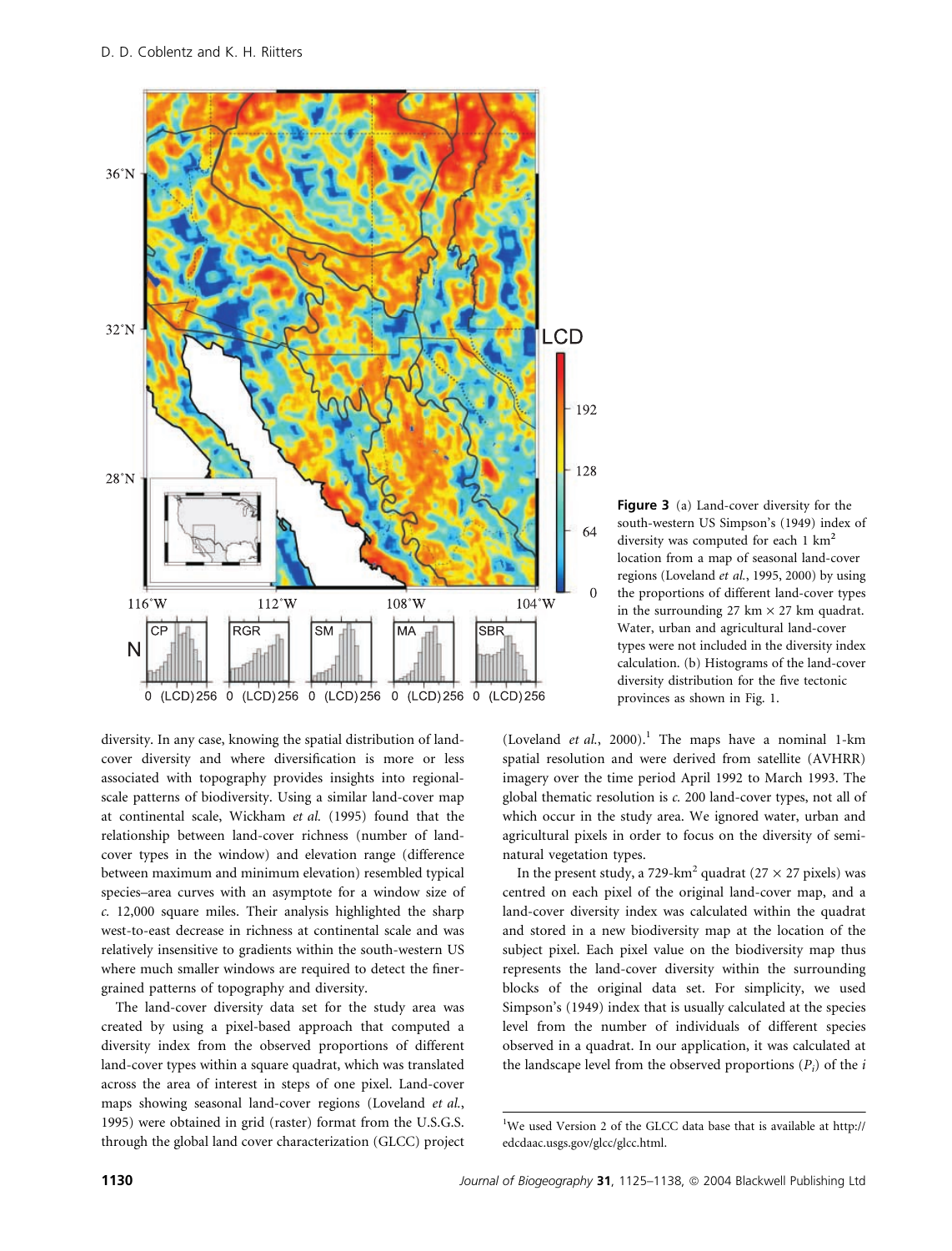different land-cover types in a quadrat as:

$$
I = 1 - \Sigma P_i^2 \tag{1}
$$

The index I ranges from 0 to 1 with a larger index value indicating greater land-cover diversity. We note that Peet (1974) suggested that Simpson's index is of a type that is more sensitive to changes in the common land-cover types, and that other diversity indices are available (e.g. Magurran, 1988), and thus our estimate of land-cover diversity should be considered only a first-order measure of biodiversity.

The observed land-cover diversity is shown in Fig. 3. There are broad regions where the diversity reflects the regional topographic fabric (e.g. the Mogollon Rim, northern Rio Grande Rift, central Sierra Madre), and other areas where high diversity appears to be independent of topography (along the coastal plain of Sonora, Mexico, and along the Gila and Colorado Rivers). The land-cover diversity distributions for each of the five provinces are non-Gaussian with negative skewness (large tails below the mean value). The skewness values are particularly large for the Madrean Archipelago and Sierra Madre provinces. Many factors may be contributing to skewed distributions; in desert environments, topographic and edaphic control of land-cover patterns may be especially strong, but in desert coastal and riparian systems, the existence of water could mask or even obviate other driving variables (Wiens et al., 1985). In a comparative study of the biodiversity of Yellowstone and Patagonia, Barnosky et al. (2001) showed that local circumstances including history significantly alter patterns that might be predicted from continental-scale correlations. We attempted to control the influence of human land-use history by focusing on semi-natural vegetation types, but even natural patterns will depend on the specific history of regional species movement and local opportunistic persistence over millennia.

## QUANTITATIVE TOPOGRAPHIC ANALYSIS: METHOD

Evaluation of the relationship between topography and biodiversity requires a method to extract quantitative measures of the topography. Basic statistical information such as the mean and standard deviation of the elevation distribution can be supplemented by information about the topographic fabric, namely orientation, organization and roughness. A DEM is a gridded data set of elevations that it well suited to numerical evaluation. DEMs exist over a wide range of spatial scales, from the small-scale global coverage to large-scale local coverage (see e.g. the Digital Elevation Data Catalog at http://www.geo. ed.ac.uk/home/ded.html).

In this study, a 30-arcsec DEM (providing a spatial resolution of c. 1 km) was used to create a terrain classification data set based on several characteristics of the topography including mean elevation, gradient, slope aspect, grain orientation, organization and roughness. The synthetic slope organization (SSO) method (Chapman, 1952; Guth et al., 1987; Guth, 1995) was used to quantify the topographic fabric.

Briefly, this method is based on an eigenvalue analysis of the surface normals in a moving window that covers the DEM of interest. The surface normals can be viewed as a cloud of vectors in space, and the three eigenvectors (computed from a  $3 \times 3$ matrix of the sums of the cross-products of the directional cosines of the surface normals at each point in the DEM) define the three-dimensional ellipsoid that best models their distribution. The relative magnitudes of the three eigenvectors, and their orientation, define the distribution. For topography, eigenvector  $S_1$  is approximately vertical, and orthogonal eigenvectors  $S_2$  and  $S_3$  are horizontal with  $S_1 \gg S_2 \sim S_3$ . The eigenvector  $S_3$  points in the direction of dominant topographic fabric and provides information about the dominant topographic orientation. The eigenvector ratios  $R_1 = 1/[\ln (S_1/S_2)]$ and  $R_2 = \ln (S_2/S_3)$  provide information about the roughness and organization (or the strength of the grain), respectively. The ratio  $R_1$  correlates highly with relief, standard deviation of elevation, average slope and standard deviation of slope (all of which have traditionally been used to measure topographic roughness).

## QUANTITATIVE TOPOGRAPHIC ANALYSIS: DISCUSSION OF RESULTS

Figure 4 illustrates the areal variation in the topographic orientation, organization and roughness computed using the SSO algorithm discussed above within a 10 km  $\times$  10 km window. The histograms of the distributions (Fig. 5) reveal that many of the distributions have elongated tails (particularly in the case of organization and roughness). Because a great deal of information can be 'hidden' in these tails, consideration of the kurtosis value of the distribution can be useful. We begin with a discussion of the information contained in Fig. 4 and proceed in the following section to a discussion of the predicted biodiversity map constructed from this information.

#### Topographic fabric

The orientation of the topographic fabric in the south-west is primarily controlled by crustal deformation in response to tectonic motion between the North American and Pacific plates. Interplate stresses have resulted in boundary-parallel topographic fabric (most evident in the California Coastal Ranges and the Baja California Peninsula). This observation is corroborated by the good correlation of NW–SE regional orientation of the topographic fabric within the five provinces with their proximity to the North American–Pacific plate boundary. In general, the strength of the topographic fabric with the various provinces reflects the degree of active tectonics. In the relatively undeformed Colorado Plateau, the topographic coherency is poor (standard deviation of 28° about the mean N–S fabric orientation) and the topography is relatively poorly organized (0.79). In contrast, topography along the Rio Grande Rift (the most tectonically active province) is closely distributed about the mean N–S orientation (with a standard deviation of  $c$ . 12 $^{\circ}$ ) and has a relatively high degree of organization (1.07). The orientation of the topographic grain in provinces geographically closer to the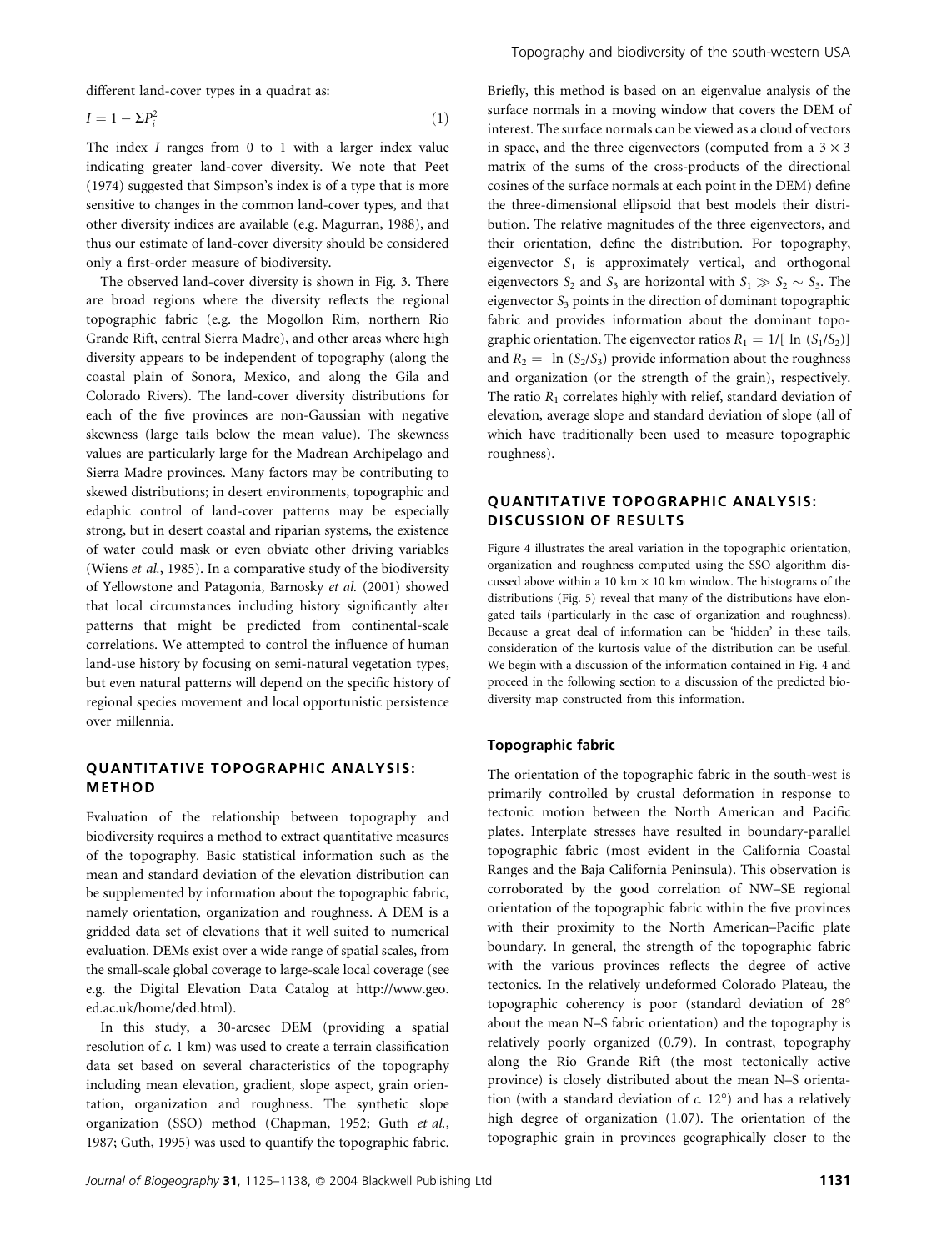

Figure 4 Spatial distribution of various descriptive topographic quantities for the south-western US calculated using the algorithms discussed in the text. (a) Topography of the study area overlain with the 1000 m contour interval. (b) Vectors of the topographic fabric orientation computed for the topography with a moving 20 km  $\times$  20 km window. Vector lengths are scaled by organization with longer vectors indicating greater organization. A flatness cut-off was used to omit topographic grain vectors for areas of little topographic relief. The resulting vector plot is therefore the topographic grain of elevated regions. (c) Topographic organization computed within a moving 10 km  $\times$  10 km window. (d) Topographic roughness computed within a moving 10 km  $\times$  10 km window.



Figure 5 Histograms of the orientation, organization, roughness and land-cover diversity for the five tectonic provinces of the south-western US Cordillera as shown in Fig. 1. Values for the mean, standard deviation, skewness and kurtosis are listed in Table 1.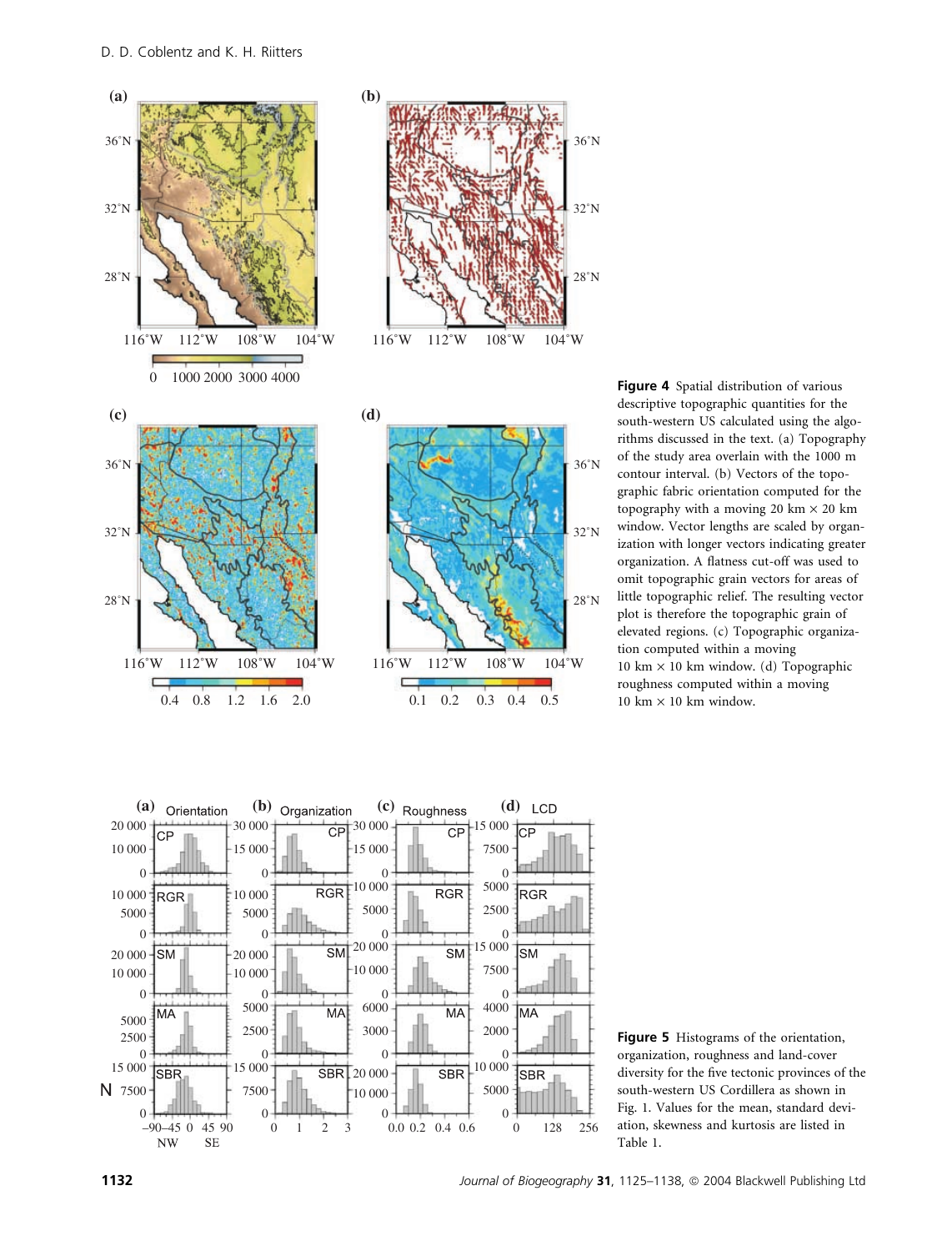plate margin (Sierra Madre, Madrean Archipelago, and Southern Basin and Range) are rotated the NW, subparallel to the relative motion between the North American and Pacific plates. We find a high coherence of the topographic grain within the Sierra Madre and Madrean Archipelago provinces that are also characterized by low standard deviations about the mean grain orientation. We attribute the low level of topographic organization in the Sierra Madre province to the high level of drainage-related incisement present in this region; in general, the development of drainage networks has the effect of lowering the organization relative to topography of tectonically active areas. Finally, we note that the distributions are all skewed towards higher organization, indicating the existence of highly organized topographic regions within each of the provinces. The kurtosis of the topographic organization within each of the five provinces is leptokurtic (positive), indicating small tails about the mean values.

#### Topographic roughness

Topographic roughness correlates well with other measurements (e.g. relief, standard deviation of elevation, average slope and standard deviation of slope), and a number of tectonic and geomorphic processes contribute to roughness values including high heat flow, erosion and incision rates. Because no single process is responsible for roughness, it is difficult to correlate the distributions in Fig. 4. Nevertheless some generalizations are possible. The same drainage-related incisement processes responsible for lowering the organization of the Sierra Madre province result in a high degree of roughness relative to the other provinces (0.26 vs. c. 0.18 and 0.20). The Colorado Plateau has a low mean roughness value (0.18), which is also evident in Fig. 4 (with the obvious exception of the very rough Grand Canyon region – which has the largest roughness value in the data set). The distribution for this province is characterized by a large kurtosis value (5.5), indicative of a sharp mean peak. Similarly, the Rio Grande Rift, dominated by the relatively smooth rift valley, shows a relatively low roughness values (0.16), although the negative kurtosis value for the distribution indicates significant spread about the mean value reflecting the existence of rough escarpments along the margin of the rift. We note that all the provinces have similar standard deviations values, indicating similar distribution widths about the mean roughness values. The distributions for the Colorado Plateau and the Sierra Madre provinces are skewed towards higher roughness, suggesting the existence of rough outliers in the distribution.

## Land-cover diversity

In contrast to the topographic parameters, the spatial distribution of the land-cover diversity shows significantly less coherence within the tectonic provinces. This large degree of scatter (and associated skewing of all the distributions towards lower diversity) may reflect how the land-cover data were collected (especially the number of different land-cover types

that were mapped) or our use of Simpson's index for the construction of the data set. We note that the use of other maps or indices could test these possibilities. Relatively large variances within some provinces (e.g. the Rio Grande Rift and the Southern Basin and Range) could also indicate interactions between tectonic provinces and other drivers of land cover (e.g. water and history) that are not evenly distributed across the study area. We note that the Sierra Madre and Madrean Archipelago provinces have high mean values, relatively low standard deviations, and positive kurtosis (small distribution tails) substantiating the a priori observation that these two provinces are centres of high biodiversity. If topographic and edaphic drivers are in fact the primary drivers of land-cover diversity over the study area, these drivers may simply be less modified by other environmental factors in these provinces compared to other regions.

# PREDICTED BIODIVERSITY

The construction of a predicted biodiversity map based on the topographic information is based on our hypothesis that in many parts of the south-west high levels of biodiversity correlate with topography exhibiting the following characteristics: (1) high roughness, which encourages the vertical stack of biotic communities; (2) highly organized topographic grain oriented in the N–S direction, which encourages the mixture of flora and fauna between the tropic and temperate regions; (3) a median elevation of c. 1500 m, which maximizes mixing between tropical and temperature life zones within the vertically stacked biotic communities, and (4) a northward slope aspect, which effectively lowers the ecotone between the stacked biotic communities due to the cooler, moister environments on northward facing slopes (Fig. 1). We have adopted the simplest approach, using an unweighted sum of normalized values of these topographic quantities to construct a predicted biodiversity map for the study area. The resulting data base (Fig. 6a) is renormalized and compared with the normalized observed land-cover diversity data base (Fig. 6b). The spatial variations in the misfit between the predicted and observed biodiversity data sets is shown in Fig. 6c, with regions of positive and negative misfit corresponding to over- and under-predicted biodiversity, respectively. Comparison of the misfit between the calculated and observed biodiversity distributions within the five provinces is facilitated by histograms of the misfit (Fig. 6d).

High levels of biodiversity are predicted along the western margin of the Sierra Madre (where canyon incisement is greatest), throughout much of the Madrean Archipelago, the Grand Canyon region of the Colorado Plateau, and in the central Rio Grande Rift. In contrast, much of the Southern Basin and Range, Baja California, and coastal Sonora are characterized by low predicted biodiversity values. Examination of the misfit plot (Fig. 6c) shows good agreement between the predicted and observed biodiversity throughout much of the Sierra Madre and Madrean Archipelago provinces. The biodiversity is overestimated in much of the central Colorado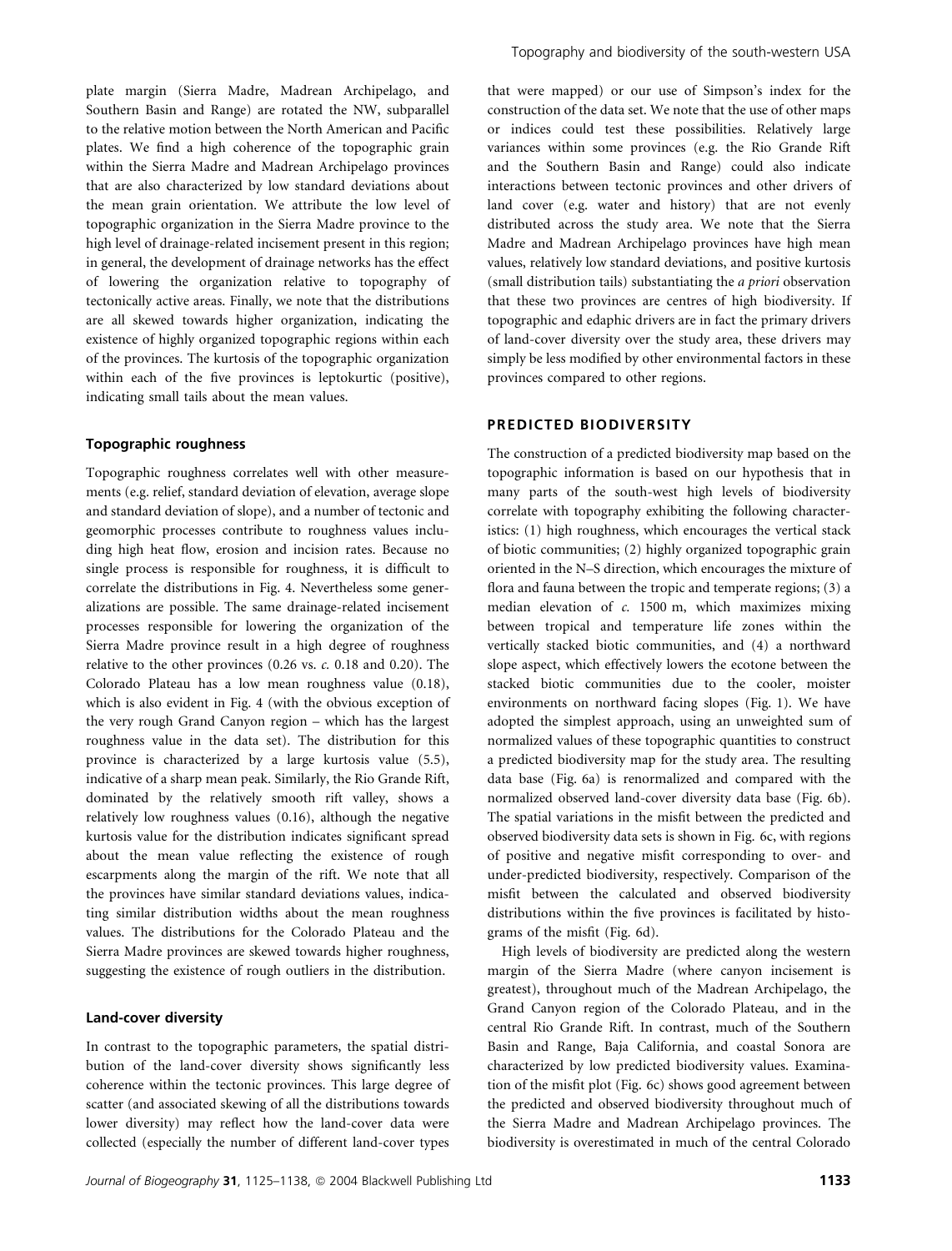

Figure 6 (a) Predicted biodiversity based on the topographic analysis algorithm discussed in the text. (b) Normalized observed biodiversity based on the land-cover diversity data set. (c) Misfit values of the difference between the predicted and observed data sets. Red and blue regions designate regions where the biodiversity has been over- and under-predicted, respectively. (d) Histograms of the misfit for the five topographic provinces.

Plateau, the eastern section of the Madrean Archipelago, the southern Rio Grande Rift, and the region to the east of the Sierra Madre. Our model underestimates the biodiversity in large regions of the Sonoran coastal plain, along the Gila River in western Arizona, and in the Salton Trough of southern California where other factors contributing to elevated landcover diversity values (namely agricultural development) have not been taken into account.

Within the individual provinces the misfit distributions are remarkably Gaussian with mean values very close to zero. The Rio Grande Rift and Southern Basin and Range provinces have very low skewness  $( $0.05$ )$  in contrast to the other provinces that are significantly skewed to positive (overestimation) misfit values. With the exception of the Rio Grande Rift province (which samples both large regions of over- and underestimation in the southern and northern sections of the rift, respectively) the individual provinces show very low kurtosis values, indicating a sharp peak in the distribution about the mean (particularly for the Madrean

Archipelago and Southern Basin and Range provinces which have kurtosis values  $< 0.1$ ). We note, however, that only a weak linear correlation exists between the calculated and observed values for the province-wide distributions  $(R^2)$ values < 0.15 for the Sierra Madre and Southern Basin and Range provinces and near-zero values for the other three provinces). This may be the result of a nonlinear relationship between the predicted and observed values (which might be expected given the first-order nature of our predictive algorithm) or may reflect that fact that spatially each of the provinces have large regions of poor correlation between prediction and observation that prevents the establishment of high  $R^2$  values for province-wide distributions.

## **DISCUSSION**

From biological perspective, topographic variables are indirect factors, which do not necessarily have a physiological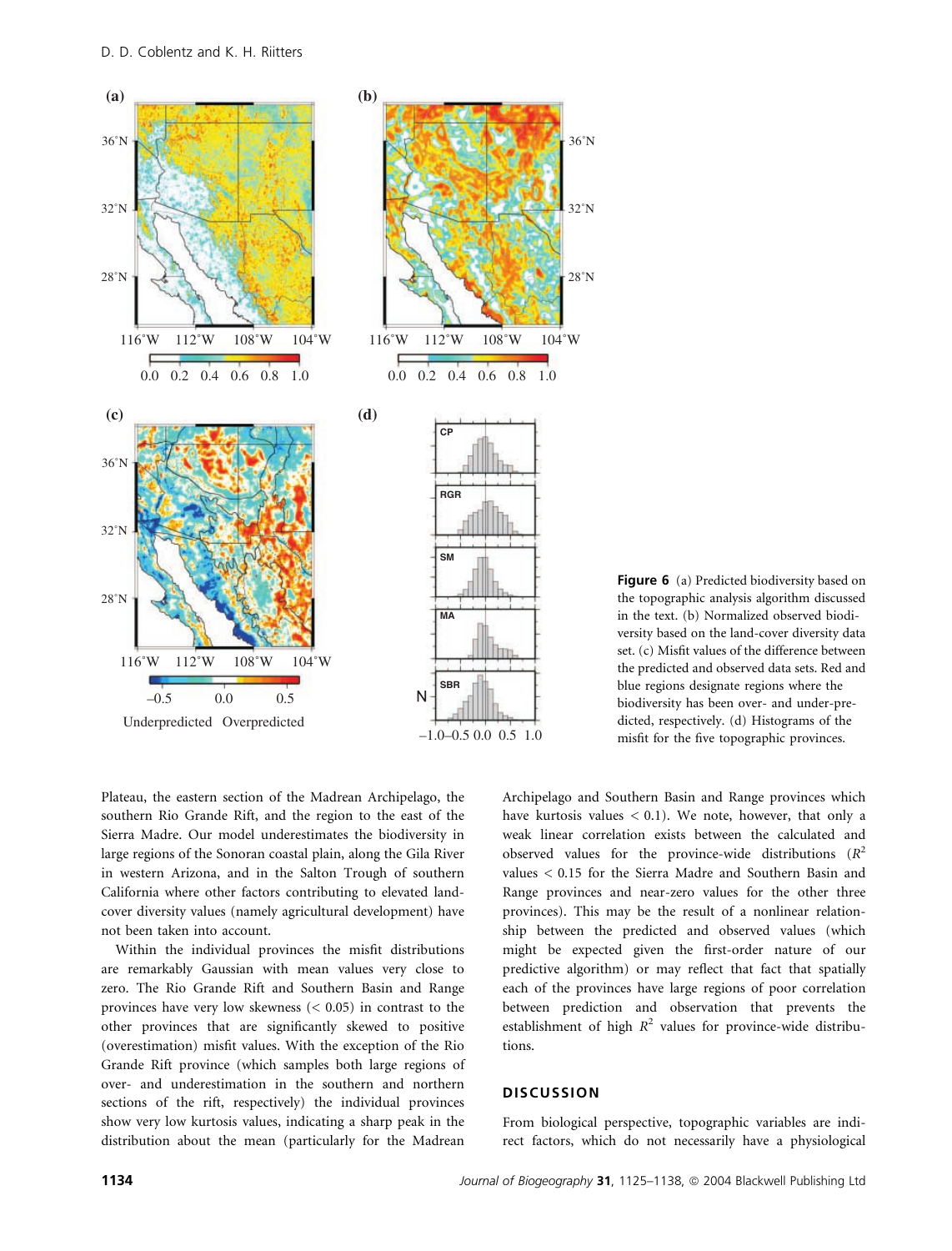influence on species, in contrast to direct factors such as temperature and soil nutrients (Austin et al., 1984; Austin, 1985; Austin & Smith, 1989). However, while the use of direct factors is preferable for predicting biodiversity, data may not be available, particularly for large regions and inaccessible areas. We are therefore motivated to explore the applicability of predicting biodiversity based on topographic parameters that are readily measured. In the south-west, the spatial distribution of topography plays an important role in the distribution of biodiversity, particularly in areas characterized by insular mountain ranges. The large elevation gradients in this region have resulted in stacked biotic communities in which species with broadly similar climatic preferences sort themselves along the elevational gradient where the blend of temperature and aridity best supports them. Species of plants and animals originating in north temperate areas are found at the higher elevations, while species from the more tropical south occur nearer the base (Whittaker & Niering, 1965, 1968; Brown & Lowe, 1980). On a local-scale, topography facilitates the compression of biotic communities into relatively constricted vertical spaces and produces rapid species turnover (McLaughlin, 1994), and encourages the mingling of species that would normally be widely separated (Felger & Wilson, 1994), this is quantifiable in terms of the topographic roughness which we find to be significantly higher in the Madrean Archipelago province relative to the surrounding areas. This aspect of the topography combined with the regional-scale NW–SE orientation of the topographic grain in the Sierra Madre and Madrean Archipelago provinces (that encourages the movement of floral and faunal species up from the neotropical into the temperate biotic zone) are the two most important geographical factors contributing to the high biodiversity in the Madrean Archipelago province.

We readily acknowledge that a predictive biodiversity model based solely on topographic parameters is an over-simplification. The principal purpose of the analysis present above is to demonstrate the utility of performing a quantitative topographic analysis and evaluate to what degree topography controls the biodiversity in this region. Other contributing factors that have not been taken into account in our model include information about the bimodal rainfall pattern related to the Mexican Monsoon, the highly diverse bedrock geology of the region, hydrologic distribution, and other topographic parameters such as the slope aspect. Incorporation of these additional factors will need to wait until comprehensive regional-scale data bases are available. We note that in the south-west the role of soil diversity can be expected to have a profound effect on the biodiversity given the complex geologic history which has resulted in the superimposition of sequences of pre-Cambrian igneous, Palaeozoic sedimentary, and Mesozoic volcanic rocks, each of which has a particular soil– vegetation affinity.

While we have only considered the role played by topography in the present-day distribution of biodiversity, we note that its effect becomes even more pronounced over

time-scales long enough to take climatic change into account. In particular, over the past 2 Myr the location and mix of species along the altitudinal gradients has changed, as cycles of glaciation and warming have triggered species migrations up, down, or off mountain ranges (Van Devender, 1990). During cooler times, which have predominated, woodland flora and fauna populated the valleys separating the mountain ranges and formerly isolated species would mix. Northern temperate species immigrated into the region from the north while many desert species would retreat southward. During warmer interglacials, such as the present, subtropical desert vegetation returned. Woodland vegetation would migrate upslope and become stranded on individual ranges, as the valleys between the mountain ranges became barriers they could not penetrate. Thus, quantitative topographic analyses such as those presented in this study can make a significant contribution to studies of the relationship between biodiversity and climatic change (Noble, 1993; Allen & Breshears, 1998). Furthermore, the method and results presented above demonstrate that this approach could lead to an adjustment for topography to be used to facilitate a comparison between the biodiversity of two areas by providing a way to remove the potential effects of longtermed constant factors (such as topography) thereby increasing the sensitivity of studies of short-termed factors such as climate or biotic variables.

From a more speculative perspective, several researchers have recently investigated the implications of characteristic scaling lengths in biology (e.g. Gardner et al., 1987; Wiens & Milne, 1989; Milne, 1991; Levin, 1992; Allen et al., 1999; Siemann & Brown, 1999; Allen & Holling, 2002; Peterson, 2002). If they indeed exist, then corresponding characteristic topographic scales must surely play an important role. The approach presented in the present study provides a foundation to test this hypothesis by comparing the characteristic scales of the biodiversity/topography relationship with those being evaluated within a biology/ecology framework. Demonstration of a positive correlation would support arguments that large area patterns in both topography and ecology are the result of long-term tectonic processes; suggesting that continental-scale biodiversity should be studied in the context of large-scale physical processes such as topographic evolution in response to plate tectonic forces as opposed to localscale phenomena.

# CONCLUSIONS

Topography is a fundamental geophysical observable that contains valuable information about the geodynamic, tectonic and climatic history of a region. It is also by far the most readily measurable and accurately known of all the parameters used to describe the Earth. As a consequence, topographic features have historically invited many studies that have sought to extract the information contained in the 'character' of the Earth's surface. Recent advances in computing capabilities, availability of high-resolution DEMs, and the recent assembly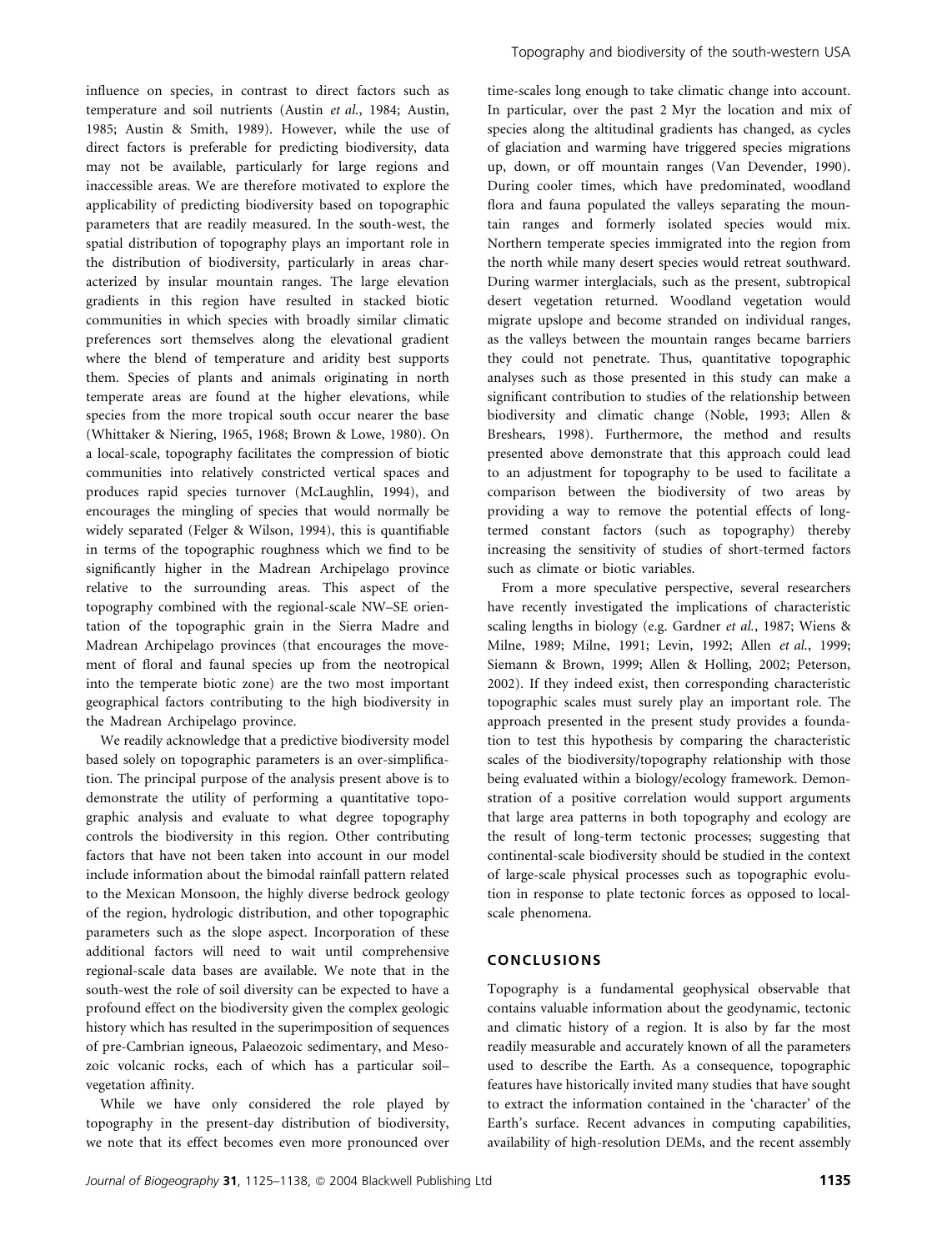of a land-cover diversity map which to a first-order can be used to approximate the distribution of biodiversity have motivated this evaluation of the relationship between topography and the spatial distribution of biodiversity. In this paper, we have tested the hypothesis that a combination of three measurable topographic quantities (organization, roughness and mean elevation) exerts an important control on the spatial biodiversity distribution.

Within the underlying assumptions of this study we draw the following conclusions:

1. A quantitative topographic analysis is a valuable tool for understanding the distribution of biodiversity, particularly in regions where insular mountain ranges dominate the topographic distribution. Histograms of the misfit between the calculated and predicted biodiversity make a strong case for good general agreement between the data sets.

2. The predicted biodiversity is overestimated in many regions lacking significant vertical relief (e.g. the central Colorado Plateau, Rio Grande Rift, and the low desert areas of the Southern Basin and Range).

3. In regions where topography is expected to play an important role in the high levels of biodiversity (e.g. Madrean Archipelago and Sierra Madre provinces) we find a good correlation between our predicted biodiversity model and observation.

4. The results presented in this study make an important contribution to efforts aimed at establishing predictive geoecological models for describing areal biotic distributions. As such, we feel our results are a significant improvement over efforts seeking correlations in land-cover maps. We note that good predictions were only obtained for regions with particular topographic characteristics.

## ACKNOWLEDGMENTS

A number of people have contributed suggestions and ideas to this project. Without implicating any of the following individuals for the conclusions promoted in this manuscript, we particularly thank Tony Burgess (Columbia University, Biosphere 2 Center), Gene Humphreys (University of Oregon), Roger Bilisoly (Sandia National Laboratories), Bruce Milne (University of New Mexico) and Harley Shaw for productive discussions. Two anonymous reviews helped with many constructive comments regarding the text. GMT (Wessel & Smith, 1991) was used for a large part of the analysis as well as the figures in this manuscript.

## **REFERENCES**

- Allen, C.D. & Breshears, D.D. (1998) Drought-induced shift of a forest-woodland ecotone: rapid landscape response to climate variation. Proceedings of the National Academy of Sciences, 95, 14839–14842.
- Allen, C.R. & Holling, C.S. (2002) Cross-scale structure and scale breaks in ecosystems and other complex systems. Ecosystems, 5, 315–318.
- Allen, R.B. & Peet, R.K. (1990) Gradient analysis of forest of the Sangre de Cristo Range, Colorado. Canadian Journal of Botany, 68, 193–201.
- Allen, R.B., Peet, R.K. & Baker, W.L. (1991) Gradient analysis of latitudinal variation in Southern Rocky Mountain forests. Journal of Biogeography 18, 123–139.
- Allen, C.R., Forys, E.A. & Holling, C.S. (1999) Body mass patterns predict invasions and extinctions in transforming landscapes. Ecosystems, 2, 114–121.
- Austin, M.P. (1985) Continuum concept, ordination methods and niche theory. Annual Review of Ecology and Systematics, 16, 39–61.
- Austin, M.P. & Smith, T.M. (1989) A new model for the continuum concept. Vegetatio, 83, 35–47.
- Austin, M.P., Cunningham, R.B. & Fleming, P.M. (1984) New approaches to direct gradient analysis using environmental scalars and statistical curve fitting procedures. Vegetatio, 55, 11–27.
- Barnosky, A.D., Hadly, E.A., Maurer, B.A. & Christie, M.I. (2001) Temperate terrestrial vertebrate faunas in North and South America: interplay of ecology, evolution, and geography with biodiversity. Conservation Biology, 15, 658– 674.
- Behle, W.H. (1978) Avian biogeography of the Great Basin and Intermontane Region. Great Basin Naturalist Memoirs, 2, 55–80.
- Brown, J.H. (1971) Mammals on mountaintops: nonequilibrium insular biogeography. American Naturalist, 105, 467– 478.
- Brown, J.H. (1978) The theory of insular biogeography and the distributions of boreal birds and mammals. Great Basin Naturalist Memoirs, 2, 209–227.
- Brown, D.E. (ed.) (1982) Biotic communities of the American southwest United States and Mexico. Desert Plants, 4, 1–342.
- Brown, J.H. & Gibson, A.C. (1983) Biogeography. p. 641. Mosby Co., London.
- Brown, D.E. & Lowe, C.H. (1980) Biotic communities of the southwest. USDA Forest Service General Technical Report, RM-78.
- Burke, I.C. (1999) Spatial variability of soil properties in the shortgrass steppe: the relative importance of topography, grazing, microsite, and plant species in controlling spatial patterns. Ecosystems, 2, 422–438.
- Chapman, C.A. (1952) A new quantitative method of topographic analysis. American Journal of Science, 250, 428– 452.
- Cole, K.L. (1982) Late Quaternary zonation of vegetation in the eastern Grand Canyon. Science, 217, 1142–1145.
- Cook, R.E. (1969) Variation in species density of North American birds. Systematic Zoology, 18, 63–84.
- Felger, R.S. & Wilson, M.F. (1994) Northern Sierra Madre Occidental and its Apachian outliers: a neglected center of biodiversity. Biodiversity and management of the Madrean Archipelago: the sky islands of southwestern United States and northwestern Mexico (ed. by F. Leonard DeBano, P.F. Ffolliott, A. Ortega-Rubio, G.J. Gottfried, R.H. Hamre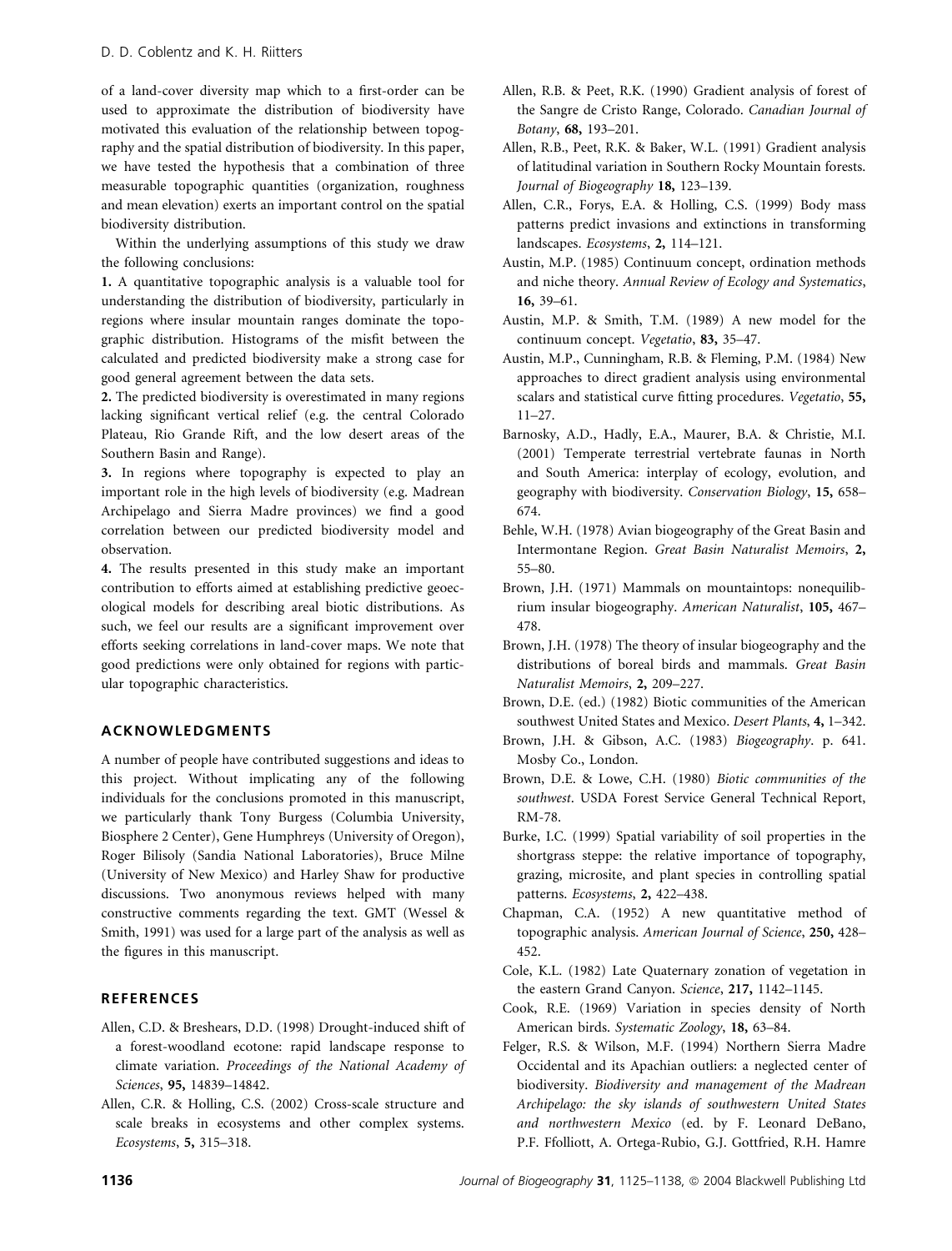and C.B. Edminster, technical coordinators), 19–23 September, pp. 36–59. General Technical Report RM-GTR-264, Tucson, AZ. US Department of Agriculture, Forest Service, Rocky Mountain Forest and Range Experiment Station, Fort Collins, CO.

- Gardner, R.H., Milne, B.T., Turner, M.G. & O'Neill, R.V. (1987) Neutral models for the analysis of broad-scale landscape pattern. Landscape Ecology, 1, 19–28.
- Gosz, J.R. & Sharpe, P.J.H. (1989) Broad-scale concepts for interactions of climate, topography, and biota at biome transitions. Landscape Ecology, 3, 229–243.
- Guth, P.L. (1995) Slope and aspect calculations on gridded digital elevation models: examples from a geomorphometric toolbox for personal computers. Zeitschrift fur Geomorphologie N.F. Supplementband, 101, 31–52.
- Guth, P.L., Ressler, E.K. & Bacastow, T.S. (1987) Microcomputer program for manipulating large digital terrain models. Computers and Geosciences, 13, 209–213.
- Hanawalt, R.B. & Whittaker, R.H. (1976) Altitudinally coordinated patterns of soils and vegetation in the San Jacinto Mountains, California. Soil Science, 121, 114–124.
- Hansen, A.J. & Rotella, J.R. (1999) Abiotic factors and biodiversity. Maintaining biodiversity in forest ecosystems (ed. by M. Hunter), p. 714. Cambridge University Press, Cambridge.
- Hastings, J.R., Turner, R.M. & Warren, D.K. (1972) An atlas of some plant distributions in the Sonoran Desert. University of Arizona Press, Tucson.
- Heald, W. (1967) Sky island, p. 166. University of Arizona Press, Tucson.
- Huggett, R.J. (1995) Geoecology: an evolutionary approach, p. 320. Routledge, London.
- Johnson, N.K. (1978) Patterns of avian biogeography and speciation in the intermountain regions. Great Basin Naturalist Memoirs, 2, 137–160.
- Levin, S.A. (1992) The problem of pattern and scale in ecology. Ecology, 73, 1942–1968.
- Loveland, T.R., Merchant, J.W., Brown, J.F., Ohlen, D.O., Reed, B.C., Olson, P. & Hutchinson, J. (1995) Seasonal land-cover regions of the United States. Annals of the Association of American Geographers, 85, 339–355.
- Loveland, T.R., Reed, B.C., Brown, J.F., Ohlen, D.O., Zhu, J, Yang, L. & Merchant, J.W. (2000) Development of a global land cover characteristics database and IGBP DISCover from 1-km AVHRR data. International Journal of Remote Sensing, 21, 1303–1330.
- McCoy, E.D. & Connor, E.F. (1980) Latitudinal gradients in the species diversity of North American mammals. Evolution, 34, 193–203.
- McLaughlin, S. (1994) An overview of the flora of the sky islands, southeastern Arizona: diversity, affinities, and insularity. Biodiversity and management of the Madrean Archipelago: the sky islands of southwestern United States and northwestern Mexico (ed. by F. Leonard DeBano, P.F. Ffolliott, A. Ortega-Rubio, G.J. Gottfried, R.H. Hamre and C.B. Edminster, technical coordinators), 19–23 September 1994, pp. 60–70. General Technical Report RM-GTR-264, Tucson, AZ. US

Department of Agriculture, Forest Service, Rocky Mountain Forest and Range Experiment Station, Fort Collins, CO.

- Magurran, A.E. (1988) Ecological diversity and its measurement, p. 192. Princeton University Press, Princeton.
- Merriam, C.H. (1890) Results of a biological survey of the San Francisco Mountain region and the desert of the Little Colorado, Arizona. North American Fauna, 3, 1–136.
- Merriam, C.H. (1894) Laws of temperature control of the geographic distribution of terrestrial animals and plants. National Geographic, 6, 229–238.
- Milne, B.T. (1991) Lessons from applying fractal models to landscape patterns. Quantitative methods in landscape ecology (ed. by M.G. Turner and R.H. Gardner), pp. 199–235. Springer-Verlag, New York.
- Noble, I.R. (1993) A model of the responses of ecotones to climate changes. Ecological Applications, 3, 396–403
- Noss, R.F. (1990) Indicators for monitoring biodiversity: a hierarchical approach. Conservation Biology, 4, 355–364.
- Patterson, B.D. (1980) Montane mammalian biogeography in New Mexico. Southwestern Naturalist, 25, 33–40.
- Peet, R.K. (1974) The measurement of species diversity. Annual Reviews of Ecology and Systematics, 5, 285–307.
- Peet, R.K. (1978) Latitudinal variation in Southern Rocky Mountain forests. Journal of Biogeography, 5, 275–289.
- Peterson, G.D. (2002) Contagious disturbance, ecological memory, and the emergence of landscape pattern. Ecosystems, 5, 329–338.
- Riitters, K.H., Wickham, J.D., Vogelmann, J.E. & Jones, K.B. (2000) National land-cover pattern data. Ecology, 81, 604– 604.
- Siemann, E. & Brown, J.H. (1999) Gaps in mammalian size distributions reexamined. Ecology, 80, 2788–2792.
- Simpson, E.H. (1949) Measurement of diversity. Nature, 163, 688.
- Simpson, G.G. (1964) Species density of North America mammals. Systematic Zoology, 13, 57–73.
- Simpson, B.B. (1975) Pleistocene changes in the flora of the high tropical Andes. Paleobiology, 1, 273–294.
- Stoms, D.M. & Estes, J.E. (1993) A remote sensing research agenda for mapping and monitoring biodiversity. International Journal of Remote Sensing, 14, 1839–1860.
- Van Devender, T.R. (1990) Late Quaternary vegetation and climate of the Sonoran Desert, United States and Mexico. Packrat Middens: The last 40,000 years of biotic change (ed. by J.L. Betancourt, T.R. Van Devender and P.S. Martin), pp. 134–164. The University of Arizona Press, Tucson.
- Vuilleumier, F. (1970) Insular biogeography in continental species. I. The North Andes of South America. American Naturalist, 104, 373–388.
- Warshall, P. (1994) The Madrean sky island archipelago: a planetary overview. Biodiversity and management of the Madrean Archipelago: the sky islands of southwestern United States and northwestern Mexico (ed. by F. Leonard DeBano, Peter F. Ffolliott, Alfredo Ortega-Rubio, Gerald J. Gottfried, Robert H. Hamre and Carleton B. Edminster, technical